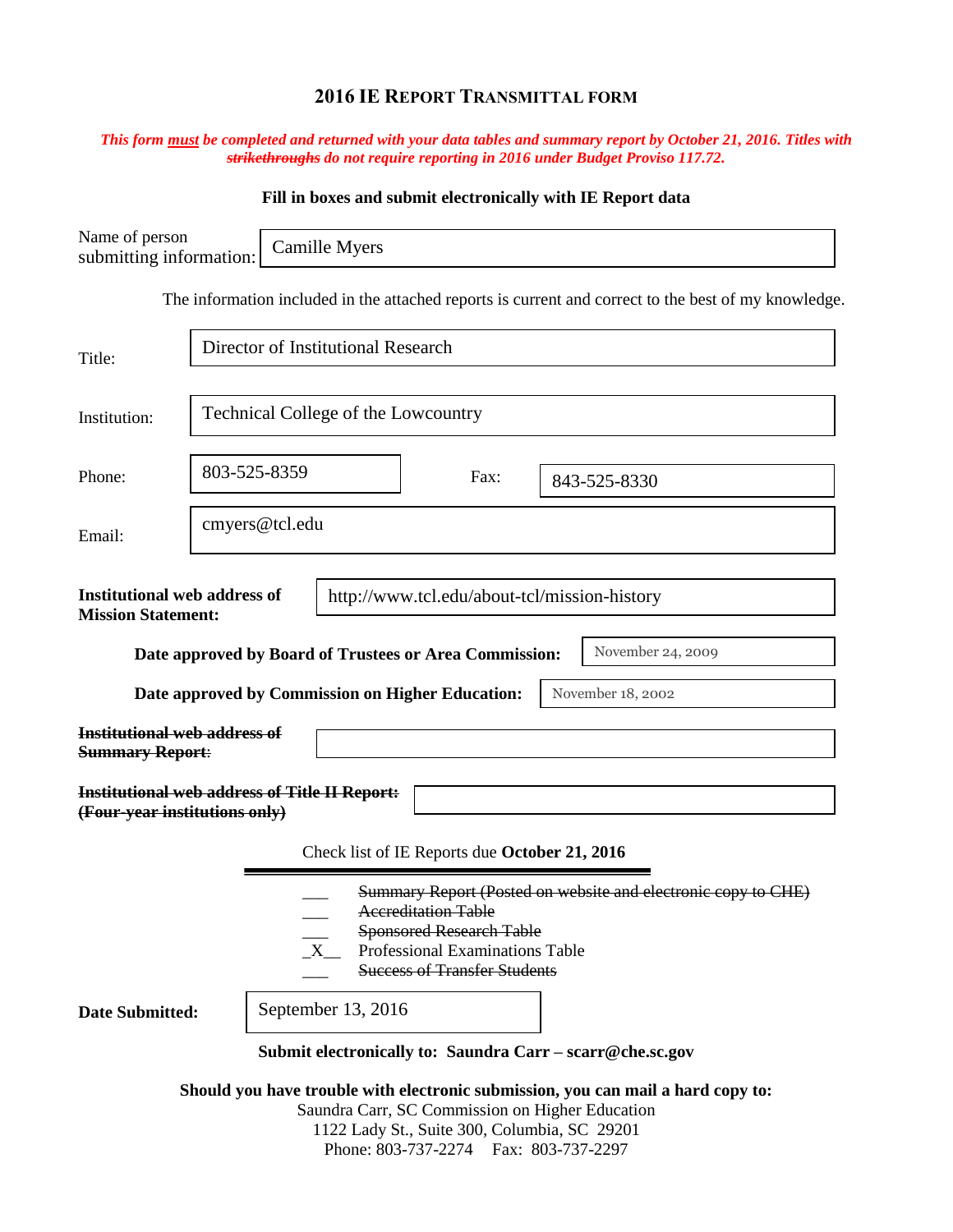## **Institution:**

## **RESULTS OF PROFESSIONAL EXAMINATIONS**

*Applicable to all sectors – Reported for April 1, 2015- March 31, 2016*

According to Section 59-101-350, the Commission is responsible for collecting "student scores on professional examinations with detailed information on state and national means, passing scores, and pass rates, as available, and with information on such scores over time, and the number of students taking each exam" from four- and two-year institutions to be included in the annual report to the General Assembly. The Commission on Higher Education also uses this information as the primary source with which to fulfill requirements in Section 59-103-30 for performance funding to collect information on Instructional Quality and Graduates' Achievements by looking at the scores of graduates on post-undergraduate professional, graduate, or employment-related examinations and certification tests.

Past committee work and the development of performance funding have defined the collection of this information to include only first-time test takers (except the teacher education exams at four-year institutions, which include all test takers) for those students who completed an examination during the period of **April 1, 2015 through March 31, 2016**. The following tables display the exams that each sector has reported in the past. Please use this list as a guide for the exams you report this year on the table provided. **Please be aware that your institution may have students taking certification exams that have not been reported on in the past.** This would be the case if students were just beginning to complete a new program. In such cases, please report the scores and indicate that the exam is new to the table.

Praxis exams are reported separately in the following table.

**Please note that Praxis results are reported on all test-takers.** Other exams are reported on first-time test-takers.

| Name of Exam                                         | Date(s)<br><b>Administered   Examinees</b> | # of | # of Examinees % Examinees<br>who Passed | Passing |
|------------------------------------------------------|--------------------------------------------|------|------------------------------------------|---------|
|                                                      |                                            |      |                                          |         |
| <b>TEACHING AND RESEARCH SECTORS</b>                 |                                            |      |                                          |         |
| <b>PRAXIS</b> Series II: Core Battery Professional   |                                            |      |                                          |         |
| Knowledge                                            |                                            |      |                                          |         |
| <b>PRAXIS</b> Series II: Principles of Learning $\&$ |                                            |      |                                          |         |
| Teaching $(K-6)$                                     |                                            |      |                                          |         |
| PRAXIS Series II: Principles of Learning &           |                                            |      |                                          |         |
| Teaching $(5-9)$                                     |                                            |      |                                          |         |
| PRAXIS Series II: Principles of Learning &           |                                            |      |                                          |         |
| Teaching $(7-12)$                                    |                                            |      |                                          |         |
| PRAXIS Series II: Specialty Area Tests               |                                            |      |                                          |         |
|                                                      |                                            |      |                                          |         |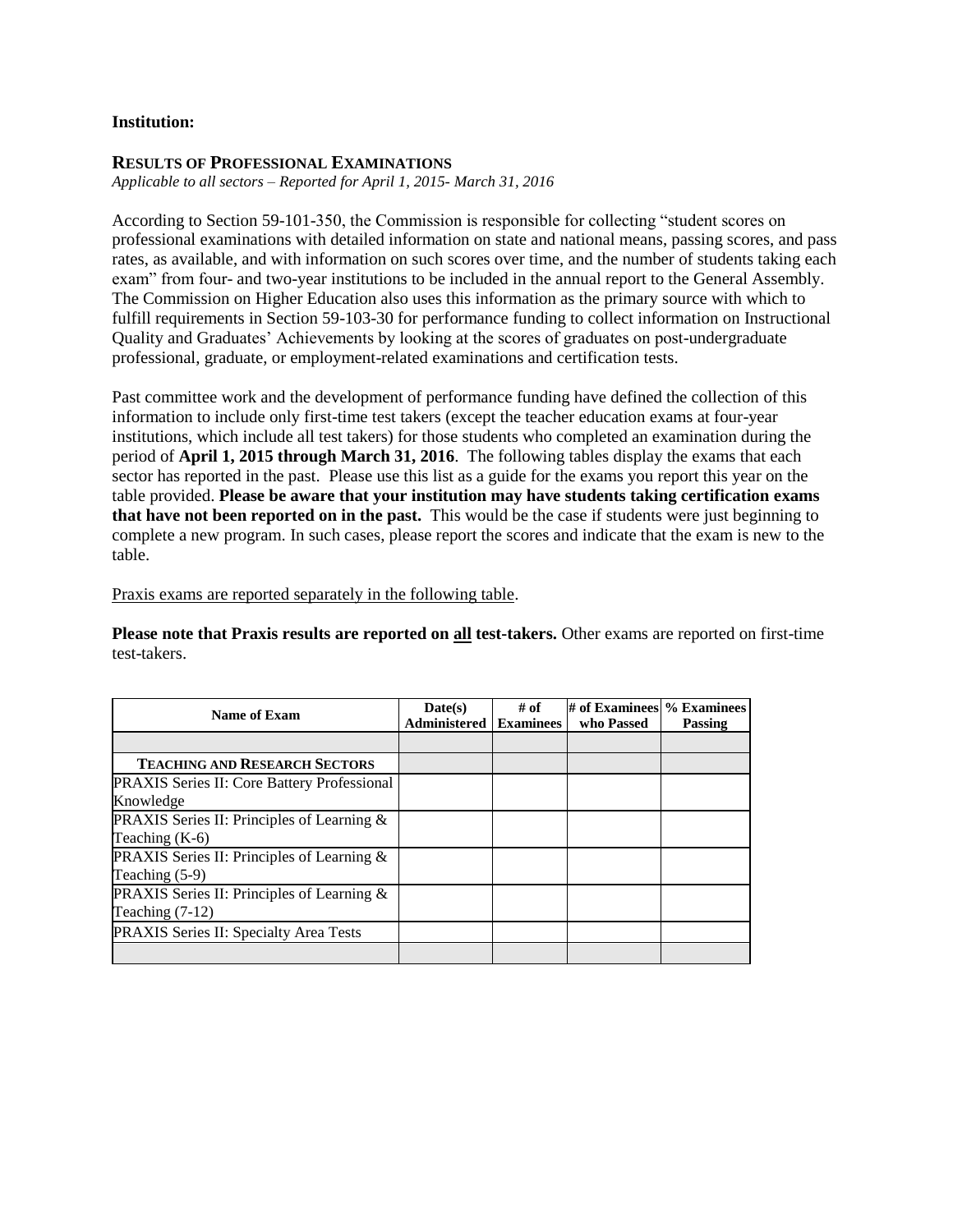| <b>Name of Exam</b>                                                 | Date(s)<br>Administered | # of<br><b>Examinees</b> | # of 1 <sup>st</sup> Time<br><b>Examinees</b> | # of 1 <sup>st</sup> Time<br><b>Examinees</b><br>who Passed | $% 1st$ Time<br><b>Examinees</b><br>Passing |
|---------------------------------------------------------------------|-------------------------|--------------------------|-----------------------------------------------|-------------------------------------------------------------|---------------------------------------------|
| <b>RESEARCH SECTOR</b>                                              |                         |                          |                                               |                                                             |                                             |
| <b>ACC National Certification Examination</b>                       |                         |                          |                                               |                                                             |                                             |
| in Nurse Midwifery                                                  |                         |                          |                                               |                                                             |                                             |
| American Board of Cardiovascular Perfusion                          |                         |                          |                                               |                                                             |                                             |
| Exam - Part I (PBSE)                                                |                         |                          |                                               |                                                             |                                             |
| American Board of Cardiovascular Perfusion<br>Exam - Part II (CAPE) |                         |                          |                                               |                                                             |                                             |
| Council on Certification of Nurse<br>Anesthetists Exam.             |                         |                          |                                               |                                                             |                                             |
| Multi-State Pharmacy Jurisprudence<br><b>Examination</b> (MPJE)     |                         |                          |                                               |                                                             |                                             |
| Massage & Bodywork Licensing<br><b>Examination</b> (MBLEX)          | $04/2015$ -<br>03/2016  | 6                        | 6                                             | 6                                                           | 100.0%                                      |
| Massage Therapy Certifying Examination                              |                         |                          |                                               |                                                             |                                             |
| National Board Dental Exam, Part I                                  |                         |                          |                                               |                                                             |                                             |
| National Board Dental Exam, Part II                                 |                         |                          |                                               |                                                             |                                             |
| National Council Licensure Exam. -<br>Registered Nurse (BSN)        |                         |                          |                                               |                                                             |                                             |
| National Physical Therapist Licensing Exam.                         |                         |                          |                                               |                                                             |                                             |
| (PT)                                                                |                         |                          |                                               |                                                             |                                             |
| National Certification Corporation for the                          |                         |                          |                                               |                                                             |                                             |
| Obstetric, Gynecological and Neonatal                               |                         |                          |                                               |                                                             |                                             |
| Nursing Specialties:                                                |                         |                          |                                               |                                                             |                                             |
| Neonatal Nurse Practitioner Exam.                                   |                         |                          |                                               |                                                             |                                             |
| North American Pharmacist Licensure Exam.<br>(NAPLEX)               |                         |                          |                                               |                                                             |                                             |
| Occupational Therapist, Registered (OTR)                            |                         |                          |                                               |                                                             |                                             |
| Physician Assistant National Certifying<br>Exam. (PANCE)            |                         |                          |                                               |                                                             |                                             |
| South Carolina Bd. of Law Examination                               |                         |                          |                                               |                                                             |                                             |
|                                                                     |                         |                          |                                               |                                                             |                                             |
| Cytotechnology (ASCP)<br>State Board Dental Exam-SRTA Exam.         |                         |                          |                                               |                                                             |                                             |
|                                                                     |                         |                          |                                               |                                                             |                                             |
| US Medical Licensing Exam. - Step I                                 |                         |                          |                                               |                                                             |                                             |
| US Medical Licensing Exam. - Step II                                |                         |                          |                                               |                                                             |                                             |
|                                                                     |                         |                          |                                               |                                                             |                                             |
| <b>TEACHING SECTOR</b>                                              |                         |                          |                                               |                                                             |                                             |
| National Council Licensure Exam. -<br>Registered Nurse (BSN)        |                         |                          |                                               |                                                             |                                             |
|                                                                     |                         |                          |                                               |                                                             |                                             |
| <b>REGIONAL SECTOR</b>                                              |                         |                          |                                               |                                                             |                                             |
| Council Licensure Exam-Registered Nurse<br>(ADN)                    |                         |                          |                                               |                                                             |                                             |
|                                                                     |                         |                          |                                               |                                                             |                                             |
| <b>TECHNICAL SECTOR</b>                                             |                         |                          |                                               |                                                             |                                             |
| Aircraft Maintenance - Airframe                                     |                         |                          |                                               |                                                             |                                             |
| Aircraft Maintenance - General                                      |                         |                          |                                               |                                                             |                                             |
| Aircraft Maintenance - Powerplant                                   |                         |                          |                                               |                                                             |                                             |
| Barbering                                                           |                         |                          |                                               |                                                             |                                             |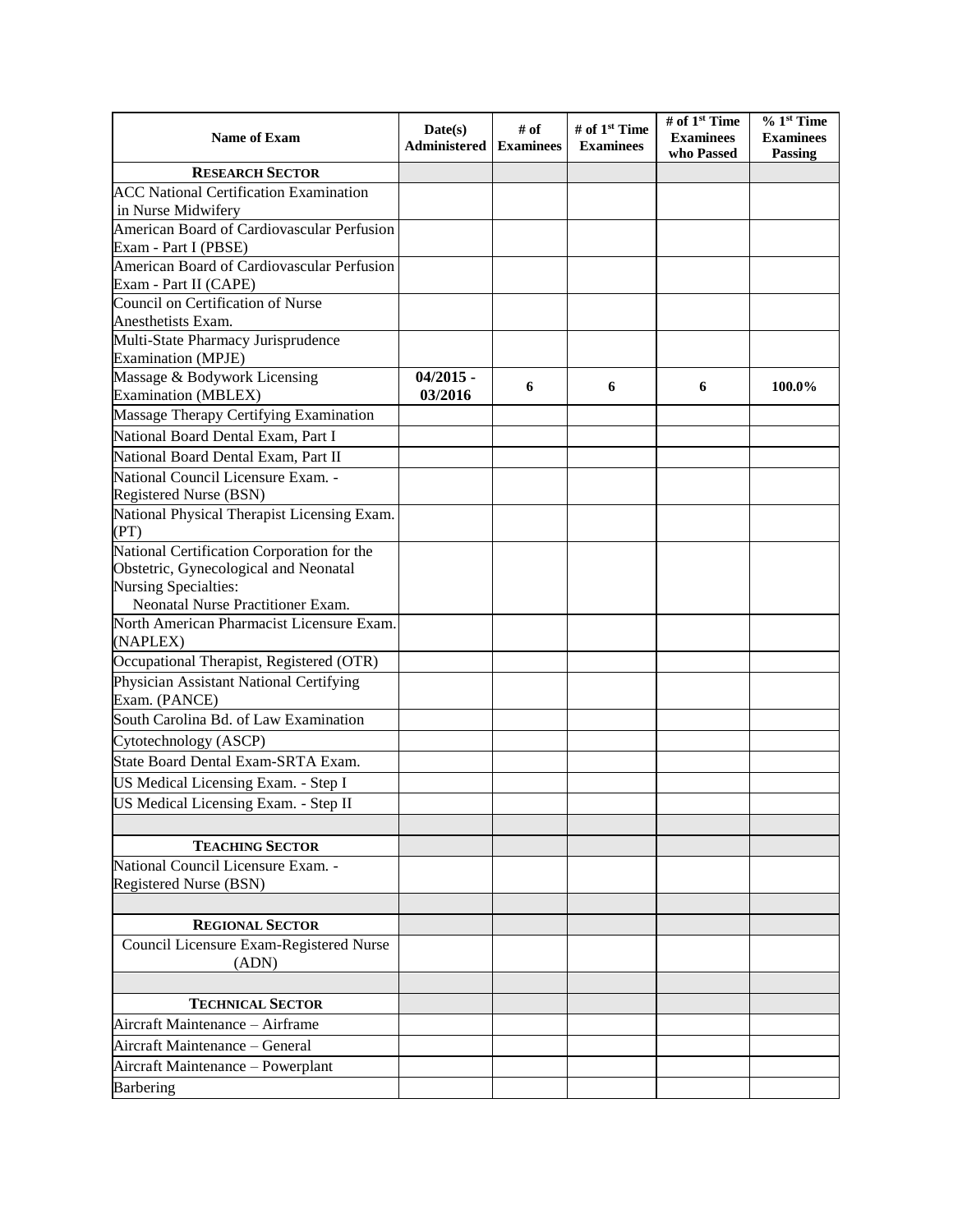| Name of Exam                                                                                    | Date(s)<br><b>Administered</b> | # of<br><b>Examinees</b> | # of $1st$ Time<br><b>Examinees</b> | # of 1 <sup>st</sup> Time<br><b>Examinees</b><br>who Passed | $% 1st$ Time<br><b>Examinees</b><br>Passing |
|-------------------------------------------------------------------------------------------------|--------------------------------|--------------------------|-------------------------------------|-------------------------------------------------------------|---------------------------------------------|
| American Bd of Funeral Service Education<br>(ABFSE) National Board Arts                         |                                |                          |                                     |                                                             |                                             |
| American Bd of Funeral Service Education<br>(ABFSE) National Board Science                      |                                |                          |                                     |                                                             |                                             |
| Certification Examination For Entry Level<br>Respiratory Therapy Practitioners (CRTT)           |                                |                          |                                     |                                                             |                                             |
| Certified Medical Assistant Exam.                                                               |                                |                          |                                     |                                                             |                                             |
| Certified Occupational Therapist Assistant<br>(COTA)                                            |                                |                          |                                     |                                                             |                                             |
| Clinical Laboratory Technician, NCA                                                             |                                |                          |                                     |                                                             |                                             |
| <b>Cosmetology Exam</b>                                                                         | $04/2015$ -<br>03/2016         | 21                       | 21                                  | 21                                                          | 100%                                        |
| Emergency Medical Technician - NREMT<br>Basic                                                   |                                |                          |                                     |                                                             |                                             |
| Emergency Medical Technician - NREMT<br>Intermediate                                            |                                |                          |                                     |                                                             |                                             |
| Emergency Medical Technician - NREMT<br>Paramedic                                               |                                |                          |                                     |                                                             |                                             |
| Medical Laboratory Technician, ASCP                                                             |                                |                          |                                     |                                                             |                                             |
| National Bd. for Dental Hygiene<br>Examination                                                  |                                |                          |                                     |                                                             |                                             |
| National Council Licensure Exam. (NCLEX) 04/2015 -<br><b>Practical Nurse</b>                    | 03/2016                        | 6                        | 6                                   | 6                                                           | 100.0%                                      |
| National Council Licensure Exam. (NCLEX) 04/2015 -<br>- Registered Nurse (ADN)                  | 03/2016                        | 49                       | 49                                  | 41                                                          | 83.6%                                       |
| National Physical Therapist Assistant<br>Licensing Exam. (PTA)                                  | $04/2015 -$<br>03/2016         | 11                       | 11                                  | 10                                                          | 90.9%                                       |
| Nuclear Medicine Technology Certification<br><b>Bd.</b> Exam                                    |                                |                          |                                     |                                                             |                                             |
| Nuclear Medicine Technology, ARRT                                                               |                                |                          |                                     |                                                             |                                             |
| Nurse Aid Competency Evaluation Program<br>(NACEP)                                              |                                |                          |                                     |                                                             |                                             |
| Radiography Exam., ARRT                                                                         | $04/2015 -$<br>03/2016         | 13                       | 13                                  | 13                                                          | 100.0%                                      |
| Registered Health Information Technician                                                        |                                |                          |                                     |                                                             |                                             |
| Registry Exam. for Advanced Respiratory<br>Therapy Practitioners (RRT) – Clinical<br>Simulation |                                |                          |                                     |                                                             |                                             |
| Registry Exam. for Advanced Respiratory<br>Therapy Practitioners (RRT) - Written                |                                |                          |                                     |                                                             |                                             |
| Registry                                                                                        |                                |                          |                                     |                                                             |                                             |
| SRTA Regional Exam. for Dental Hygienists                                                       |                                |                          |                                     |                                                             |                                             |
| Surgical Technologist National Certifying                                                       | $04/2015 -$                    | 13                       | 13                                  | 12                                                          | 92.3%                                       |
| Examination                                                                                     | 03/2016                        |                          |                                     |                                                             |                                             |
| Veterinary Technician National Examination                                                      |                                |                          |                                     |                                                             |                                             |
| Veterinary Technician State Exam (Rules &<br>Regulations)                                       |                                |                          |                                     |                                                             |                                             |